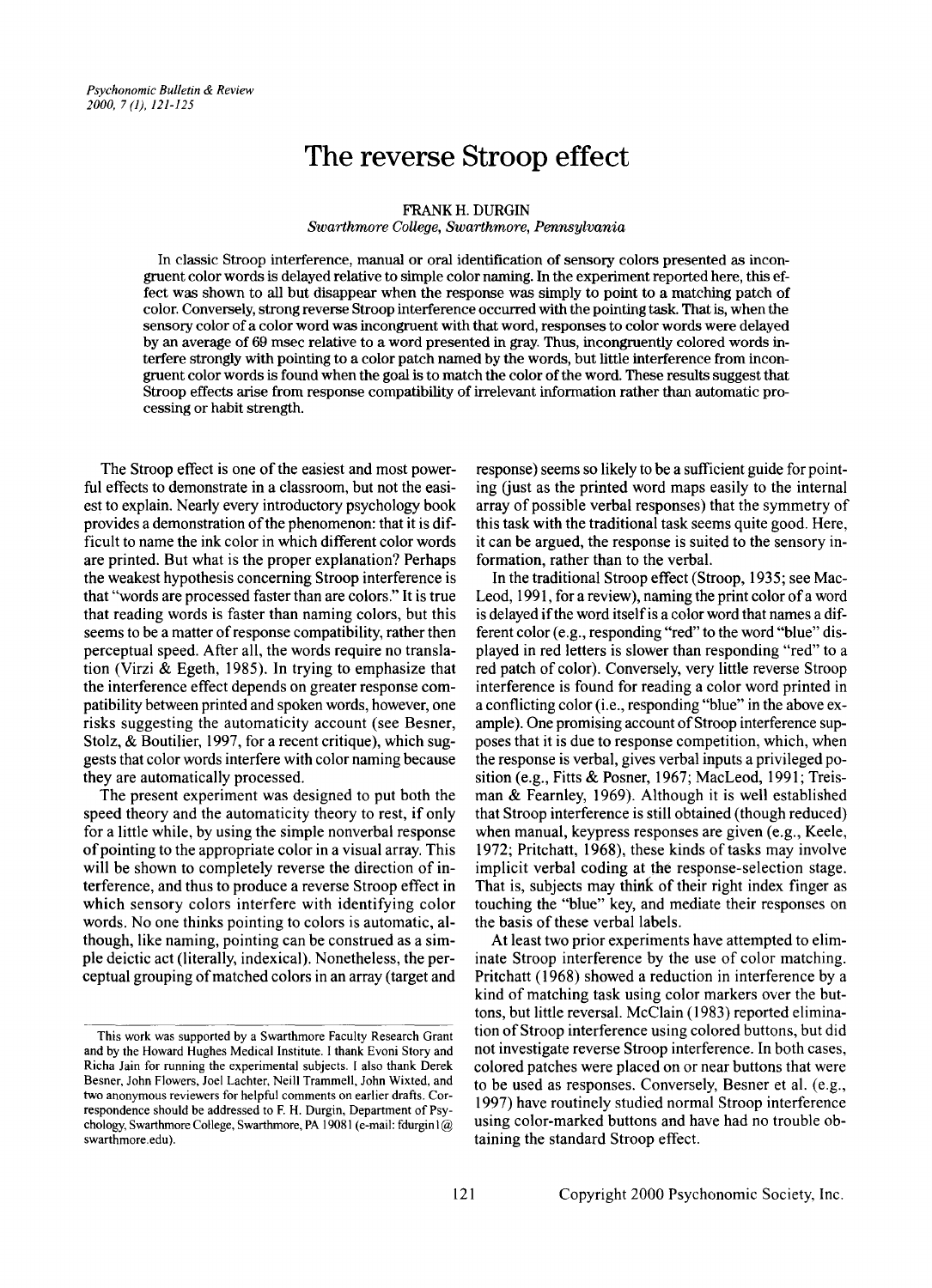Treisman and Fearnley (1969) showed that making same/different judgments about pairs of Stroop-like stimuli showed interference only when the comparison was between different modes (verbal and visual) rather than within the same mode (but, cf. Morton & Chambers, 1973). They did not demonstrate a response type for which visual information had a positive advantage, however. Indeed, Egeth, Blecker, and Kamlet (1969) showed that such same/different comparisons were disrupted when the verbal information embedded in the stimuli (namely "DIFF" or "SAME") conflicted with the response itself. These kinds of findings have been used by some to support a "translational" account of Stroop interference (Virzi & Egeth, 1985). In a translational account, the argument is made that the target information must be translated into the appropriate classification modality (e.g., verbal in the standard Stroop task), whereas the distracting information is already presented in that form. If two items share a modality (i.e., are both words, or are both sensory colors), no translation between modalities is required to match them in a same/different task. Similarly, if a verbal response is required to a sensory target with a verbal foil (e.g., the word "red" printed in blue), then verbal information ("red") will be "pretranslated" and have an advantage over the sensory (blue) information, thus competing with the target response, "blue."

Flowers (1975) demonstrated a strong reverse Stroop effect in a left-right two-alternative sequential word-tocolor matching task. A word ("red" or "green") was presented on a colored background (the distracting information), and then, after a blank delay, one side of the screen would turn green, the other red. The subjects had to indicate which side matched the word (and ignore the colored background). Here, again, although only two responses were possible, the response locations varied from trial to trial so that immediate perceptual information always formed the basis for response (in conjunction with verbal information presented moments before). Flowers demonstrated that this effect was clearly modulated by sensory similarity of interfering background colors to the target colors. He did not investigate the influence of this paradigm on normal Stroop interference, however, and his task differs from traditional tasks in having a delayed, binary response.

Flowers, Warner, and Polansky (1979), however, did perform a direct test of response compatibility with a numerosity analogue of the Stroop task and found reversal of the direction of interference when the response was to tap out the number of items rather than to respond verbally. Specifically, if a subject were responding to a visually presented collection of three twos, the four pertinent conditions of the experiment were to  $(1)$  respond verbally to the collection ("three"), (2) respond verbally to the digits themselves ("two"), (3) respond manually to the collection by tapping three times ("tap-tap-tap"), or (4) respond manually to the digits ("tap-tap"). Crucially, there was an interaction between focus of response and response type, such that it was easier to respond verbally to

the digits ("two") than to the numerosity of the collection, but it was easier to tap thrice than twice in this example.

The present paper reports a new kind of manual task that almost completely eliminates traditional Stroop interference and produces strong color-based interference when the task is to identify the words (reverse Stroop). The task is to point to a color by moving a mouse cursor to a patch of color corresponding to the desired response. This task is formally similar to a manual keypress inasmuch as pointing acts like naming. But pointing does so by referring to a perceptual entity (the color patch) rather than a mental category (via a categorical response).

The principal findings of the present experiment are that Stroop interference in responding to the sensory color of a conflicting color word can be eliminated and that reverse Stroop interference (interference with responding to the color named by the word) can be demonstrated with a pointing procedure in which the responses are color patches. In the Stroop (color) condition of this experiment, subjects were required to respond to the color that the target word was printed in, ignoring the word itself(which named a different color). In the reverse Stroop (word) condition, subjects were to respond to the color named by the word, ignoring its incongruent physical color. In both cases the response was to move a mouse cursor to a patch of color on the computer screen. Neutral (no-conflict) versions of each condition were also performed. Insofar as the demands of the pointing task lend themselves to the direct use of color rather than verbal information, response-competition theory predicts a strong reverse Stroop effect when subjects are required to respond to the verbal information and to disregard the perceptually salient color match. Simply put, pointing to a matching color can be accomplished without ever internally labeling the color. Pointing to a named color, on the other hand, would seem to require either categorical identification of the surrounding color patches or translation of the word into a visual code. If distracting information represents a possible response, response competition may ensue when the distractor-based response would be in conflict with the correct response.

As a further consideration, the locations of the response colors were randomly altered from trial to trial for half of the subjects to ensure dependence on visual guidance rather than on memory. In terms of information acquisition, fixed-target locations ought logically to be faster, but if memory for fixed locations tends to foster a counterproductive dependence on response categorization (e.g., as may occur with manual keypresses), the opposite result could hold for the color condition of the present task.

### **METHOD**

## **Subjects**

Forty Swarthmore undergraduate students participated in exchange for payment or partial fulfillment of a course requirement. Ten were assigned to each of four experimental conditions. Two additional students were excluded because of failure to follow instructions.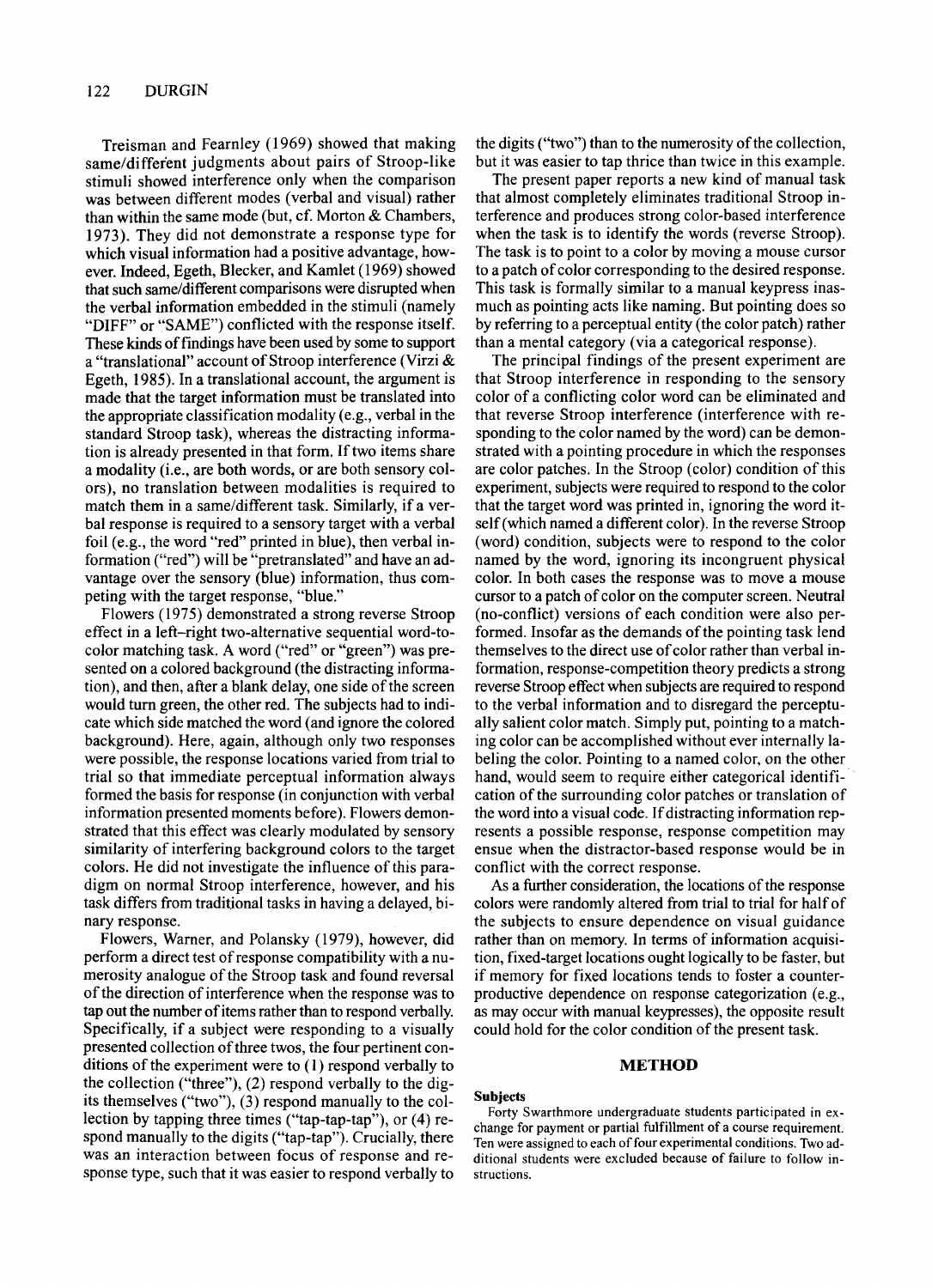

Figure 1. Display configuration to scale with a key showing display colors. Target word was presented in gray (neutral condition) or in a conflicting color (incongruent condition), which was matched to one of four square patches at the corners of the display. Color locations shown are those used in the fixed-colorlocation conditions of the experiment. The central fixation square, which was visible only prior to the appearance of the target word, was about half the linear size of the "u" in "blue" shown here. Note that actual color patches rather than textures were used in the experiment-and no color key was necessary.

#### The Task

On each trial of the experiment, subjects had to move a mouse cursor to a location (Figure I) that corresponded in color to the color of a word on the screen or to the color that the word named.

#### Design

There were four between-subjects conditions in a  $2 \times 2$  design. Subjects were required to identify either the color of the word or the color that the word named. In addition, the response color locations either were fixed or were variable from trial to trial. Subjects were assigned at random to one of the four conditions and each received two sessions of neutral trials as well as two sessions of incongruent trials in ABBA (or BAAB) order, so that interference effects could be measured within individuals by comparing sessions. For the word tasks, the neutral stimuli were color words presented in medium gray. For the color tasks, the neutral stimuli were furniture words ("desk," "lamp," "table," "chair") presented in color. Whether the neutral or incongruent condition came first was varied systematically between subjects.

Twelve distinct incongruent target stimuli were created by the factorial combination of four color words ("red," "yellow," "blue," and "green"), with each of the three colors incongruent with that word. A session consisted of 12 blocks of 12 trials each, with stimulus order randomized within each block. The first two blocks of each session were considered as warmups and were not analyzed. In the variable-color-location conditions, the locations of the four color patches were chosen pseudo-randomly on each trial by the

computer. In the fixed-color-location conditions, the color positions were consistently as shown in Figure I. In the neutral color conditions, the furniture words replaced the color words; thus each was paired with only three of the remaining colors.

#### Stimuli and Responses

The words were presented in 72-point Geneva lowercase letters against a black background at the center of a high-resolution Macintosh display (28 pixels/em) viewed, without restraint, at a distance of about 50 cm. The colors used, specified as 8-bit RGB values, were red (255,0,0), green (0,170,51), blue (68,68,255), yellow (255,255,0), and, for the neutral color, gray (170,170,170). A white square outline, 2 pixels wide, with an internal width of 400 pixels (160 of visual angle) defined the active portion of the display. The colored response patches were 100 pixels square and were placed at the inside corners of the white square, as depicted in Figure 1.

Each trial began with the square white outline around the display region and a white square fixation mark, 20 pixels across, at its center. In the fixed-color-location condition, the four response color squares were also present. The subject initiated the trial by clicking the mouse on the fixation square. This action caused the fixation square and the mouse cursor to disappear, so as not to mask the word. (The mouse cursor later reappeared as soon as the subject moved the mouse outside the region defined by the fixation square.) After a delay of 500 msec, the stimulus word appeared and remained on the screen until response. In the variable-color-location condition, the colored response patches appeared simultaneously with the word. Response latency was defined as the time at which the mouse cursor's tip entered one of the four colored response regions. A ballistic motion that passed the cursor through the color patch was therefore sufficient. A physical movement of the mouse by about 3 cm along the table surface sufficed to reach any patch. A beep for incorrect responses provided feedback.

## RESULTS

Median response latencies were computed for correctresponse trials in each session for each subject. Average median response times (RTs), as well as mean error rates (number of errors per l20-trial session), are shown in Figure 2 for incongruent and neutral trials for each experimental task.

A repeated measures analysis of variance (ANOYA) was conducted on the RT data with task (word or color) and color location (fixed or random) as between-subjects variables and irrelevant dimension (neutral or incongruent) and block (first or second) as within-subjects variables. As is evident from Figure 2, overall latencies in the word task conditions (654 msec) were substantially longer than those in the color-matching conditions [526 msec;  $F(1,36) = 61.1, p < .001$ , consistent with the less natural mapping from words to directional selection of colored patched. Incongruent trials were also slower, overall, than neutral trials  $[F(1,36) = 41.7, p < .001]$ . Crucially, however, because there was an interaction between irrelevant dimension and task  $[F(1,36) = 24.7, p < .001]$ , separate RT analyses were carried out for each task. Note that this interaction indicates greater interference for the word task than for the color task, as is evident from Figure 2.

RTs were shorter in the second block (585 msec) than in the first [597 msec;  $F(1,36) = 7.5, p < .01$ ], and a reliable interaction of block and irrelevant dimension indi-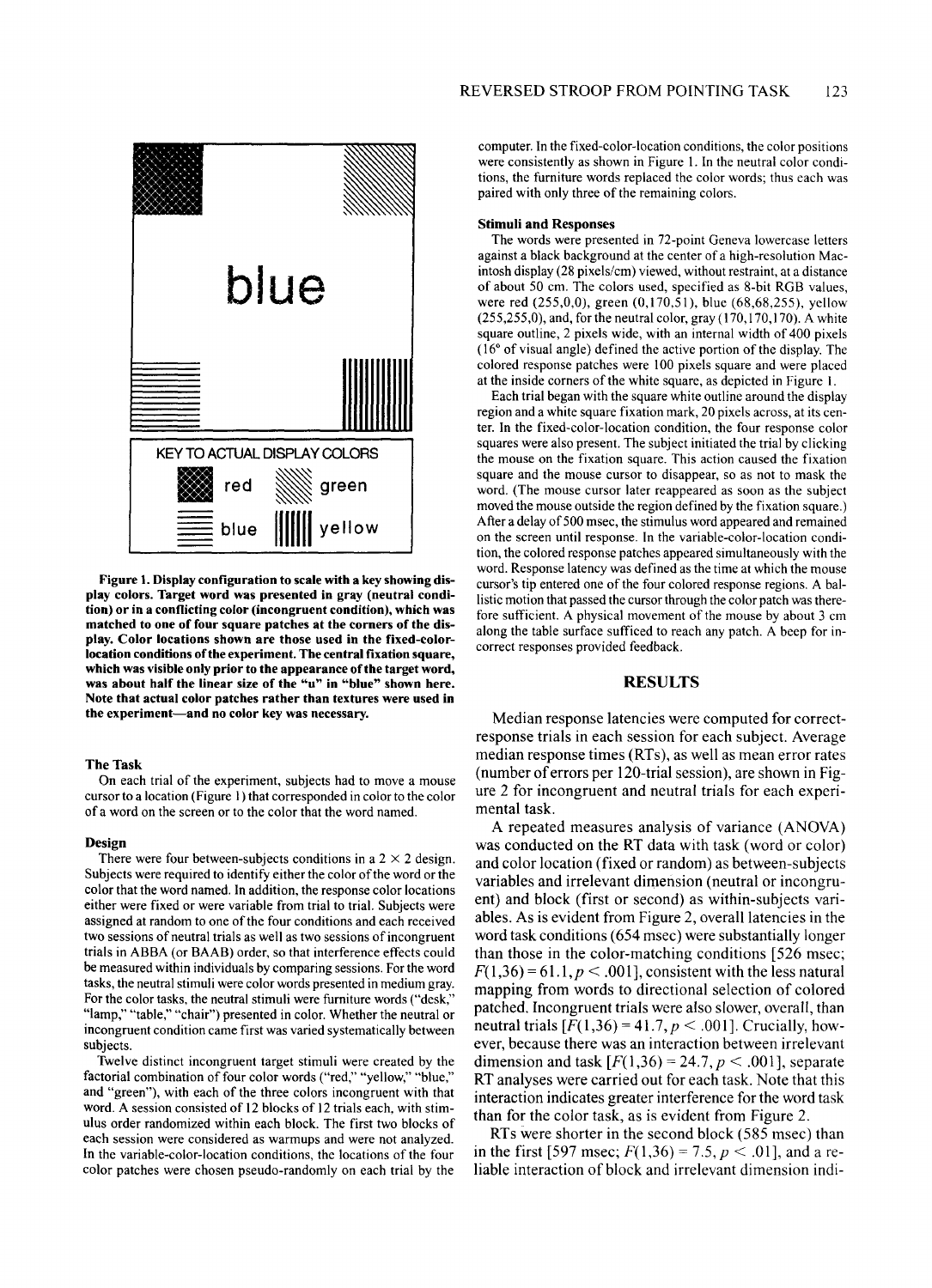

Figure 2. Averages of median reaction times as a function of task (identify word or color), color location (fixed or arbitrary), and presence of incongruent information (neutral or incongruent). Error bars represent standard errors of the mean. Lines corresponding to reverse Stroop conditions ("identify the word") and to normal Stroop conditions ("identify the color") are so labeled. Parenthetical values indicate error frequencies for the various conditions.

cated that this improvement was greater for incongruent than for neutral trials  $[F(1,36) = 9.3, p < .01]$ . However, these order effects, which are consistent with practice, are not relevant to our main questions and will not be considered further.

When the same ANOVA was applied to error scores, the same pattern of findings emerged: Overall errors were higher in the word condition (2.1 per session) than in the color condition [1.0;  $F(1,36) = 7.5, p < .01$ ], and there were more errors for incongruent trials (2.0) than for neutral trials  $[1.1; F(1,36) = 23.9, p < .001]$ . There was also an interaction between irrelevant dimension and task

 $[F(1,36) = 9.5, p < .01]$ , indicating greater interference effects for the word task, so error analyses were also conducted separately for each task. There was no reliable effect of block on error rates  $[F(1,36) = 2.2, p > .1]$ .

# Word-Matching Task

When the color-matching data were excluded from the analysis, the mean RT for incongruent trials (689 msec) was much longer than that for neutral trials [620 msec;  $F(1,18) = 37.2, p < .0001$ . Similarly, there were more errors for incongruent trials (2.9) than for neutral trials  $[1.3; F(1.18) = 24.5, p < .0001]$ . There was no evidence of effects of color location in either analysis, nor did color location interact reliably with any other factors. In summary, strong reverse Stroop interference effects have been demonstrated in both RTs and error rates.

# Color-Matching Task

In contrast to the results of the word task, very little Stroop interference was evident in the pointing task when the response was to the color in which the word was displayed. For the RT analysis, incongruent trials (531 msec) were, indeed, slower than congruent trials [522 msec;  $F(1,18) = 4.6, p < .05$ . However, this difference (9 msec) was much smaller than that for the word task (79 msec), as was indicated by the interaction in the main analysis just reported. Moreover, the error rates for the incongruent trials did not differ reliably from those for the neutral trials for this task  $[F(1,18) = 2.3, p > .10]$ . Again, the interaction in the main error analysis indicates that interference was greater in the word task than in the color task. Although some Stroop interference remained, it is clear that it was inconsequential relative to the reverse Stroop effects.

Rather surprisingly, responses in the random-colorlocation condition (504 msec) were faster than those in the fixed-color-location condition [550 msec;  $F(1,18) = 11.6$ ,  $p < .01$ ]. It might be that fixed-response locations facilitated categorical encoding of responses as a strategy, and it might be that this was actually counterproductive in the matching task, which can be handled more rapidly by perceptual color grouping. However, in similar experiments not reported here, this particular difference has not arisen reliably (whereas the others do). Moreover, the effects of irrelevant dimension did not vary as a function of color location  $[F(1,18) = 1.8, n.s.]$ , so I will not dwell on this further.

# DISCUSSION

The results reported here indicate that using a pointing task can produce strong reverse Stroop interference while nearly eliminating traditional Stroop interference. It is worth noting that, insofar as the fixed-color-location conditions are analogous to traditional Stroop paradigmswith fixed responses for each color item—it is particularly impressive that these conditions were so effective at reversing the traditional direction of Stroop interference.